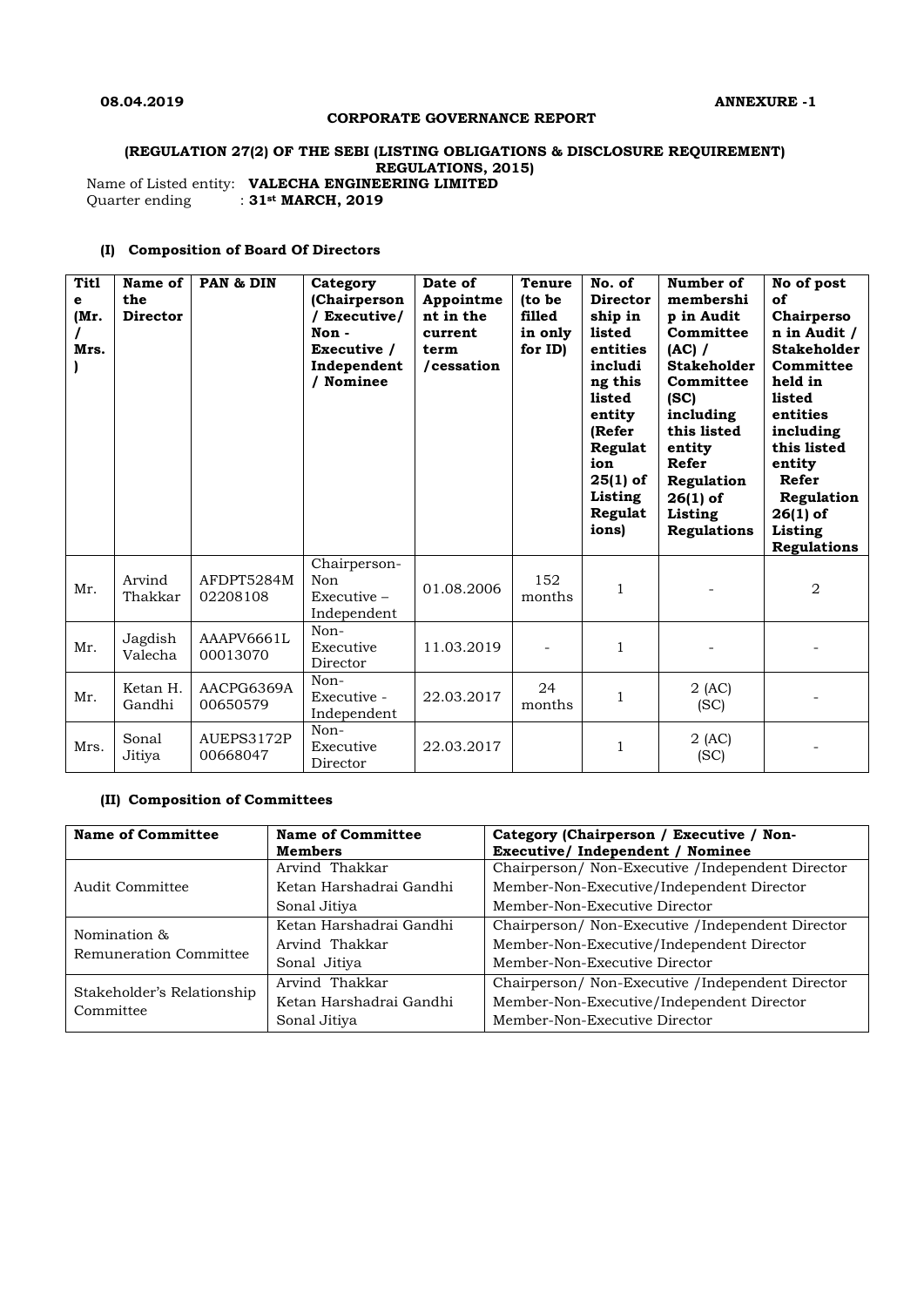#### **(III) Meeting of the Board of Directors**

| Date(s) of Meeting (if any) in the $\vert$ Date(s) of Meeting (if any) in<br>previous quarter | the relevant quarter     | Maximum gap between any two<br>consecutive (in number of days) |
|-----------------------------------------------------------------------------------------------|--------------------------|----------------------------------------------------------------|
| 14.11.2018                                                                                    | 19.02.2019<br>11.03.2019 | 96 days                                                        |

### **(IV) Meeting of Committee \***

| <b>Audit Committee</b>                                                                                                    |     |                                                                   |                                                                             |  |
|---------------------------------------------------------------------------------------------------------------------------|-----|-------------------------------------------------------------------|-----------------------------------------------------------------------------|--|
| Date(s) of meeting<br>Whether<br>of the Committee in<br>requirement of<br>the relevant quarter<br>quorum met<br>(details) |     | Date(s) of meeting of<br>the committee in the<br>previous quarter | Maximum gap between<br>any two consecutive<br>meetings in number of<br>days |  |
| 19.02.2019                                                                                                                | Yes | 14.11.2018                                                        | 96 days                                                                     |  |

**\*** This information has to be given for audit committee, for rest of the committees giving this information is optional.

## **(V) Related Party Transactions**

| <b>Subject</b>                                         | Compliance Status (Yes/ No/ NA) |
|--------------------------------------------------------|---------------------------------|
| Whether prior approval of audit committee obtained     | <b>YES</b>                      |
| Whether shareholder approval obtained for material RPT | NA                              |
| Whether details of RPT entered into pursuant to        | <b>YES</b>                      |
| omnibus approval have been reviewed by Audit           |                                 |
| Committee                                              |                                 |

#### **(VI) Affirmations**

|                | The composition of Board of Directors is in terms of SEBI (Listing obligation and disclosure<br><b>YES</b><br>requirements) Regulation 2015                                                |            |  |
|----------------|--------------------------------------------------------------------------------------------------------------------------------------------------------------------------------------------|------------|--|
| 2              | The composition of the following committees is in terms of SEBI (Listing obligation and<br>disclosure requirements) Regulation 2015                                                        |            |  |
|                | a. Audit Committee                                                                                                                                                                         | <b>YES</b> |  |
|                | b. Nomination & Remuneration Committee                                                                                                                                                     | <b>YES</b> |  |
|                | Stakeholder's Relationship Committee<br>C <sub>1</sub>                                                                                                                                     | <b>YES</b> |  |
| 3              | The Committee members have been made aware of their powers, role and responsibilities as<br>specified in SEBI (Listing obligation and disclosure requirements) Regulation ,2015            | <b>YES</b> |  |
| $\overline{4}$ | The meetings of the Board of Directors and the above committees have been conducted in<br>manner as specified in SEBI (Listing obligation and disclosure requirements) Regulation,<br>2015 | <b>YES</b> |  |
| 5              | This report shall be placed before Board of Directors in the next Board Meeting.                                                                                                           | <b>YES</b> |  |

## **FOR VALECHA ENGINEERING LIMITED**

**(VIJAYKUMAR MODI) COMPANY SECRETARY & LEGAL**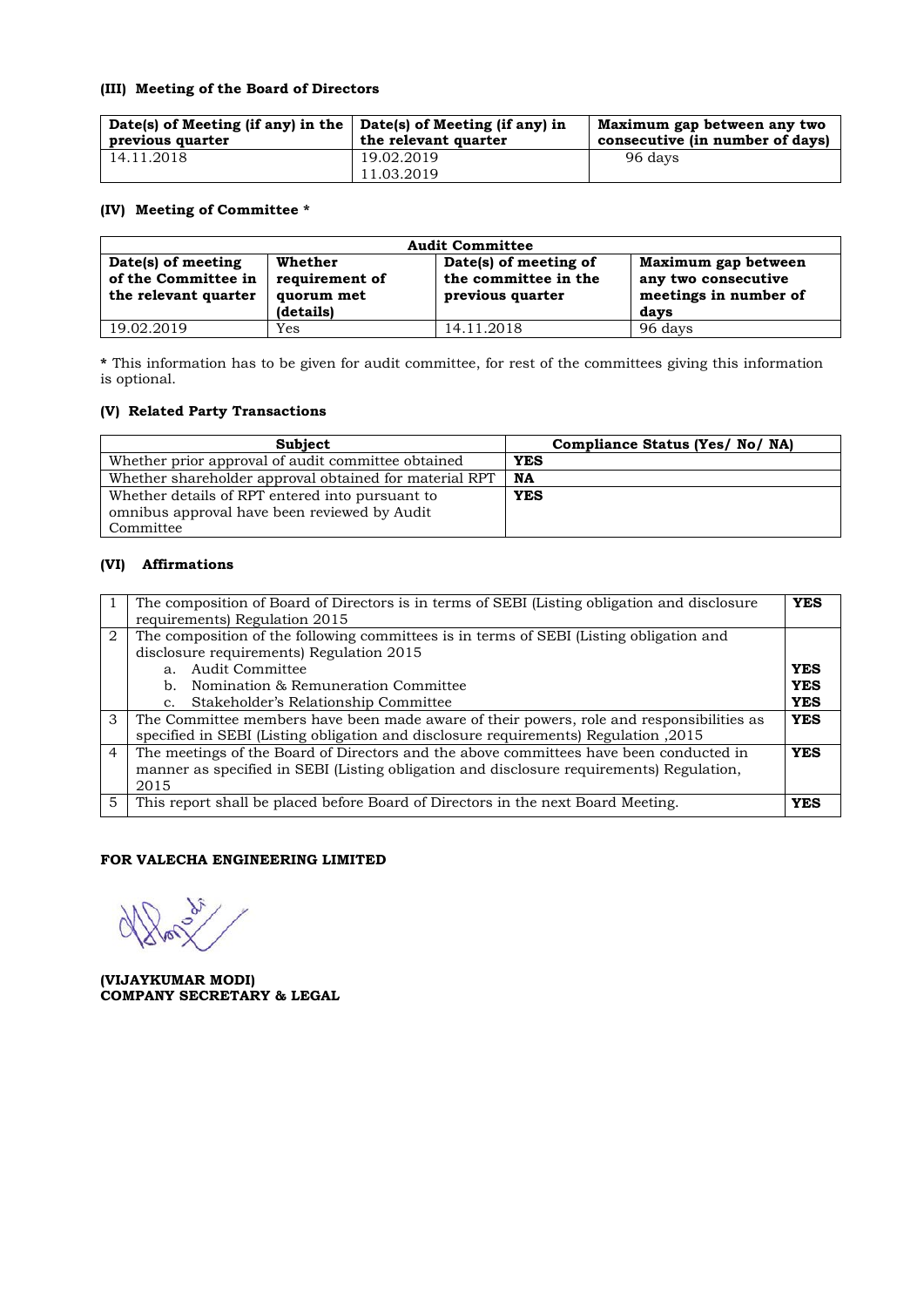# **ANNEXURE II Format to be submitted by listed entity at the end of the financial year (for the whole of financial year)**

Name of Listed Entity : VALECHA ENGINEERING LIMITED<br>Quarter ending : 31<sup>st</sup> March, 2019 **Quarter ending : 31st March, 2019**

| I. Disclosure on website in terms of Listing Regulations                                                                                      |                          |                                                                |  |
|-----------------------------------------------------------------------------------------------------------------------------------------------|--------------------------|----------------------------------------------------------------|--|
| <b>Item</b>                                                                                                                                   |                          | <b>Compliance status</b><br>(Yes/No/NA )refer note below       |  |
| Details of business                                                                                                                           |                          | Yes                                                            |  |
| Terms and conditions of appointment of Independent Directors                                                                                  |                          | Yes                                                            |  |
| Composition of various committees of Board of Directors                                                                                       |                          | Yes                                                            |  |
| Code of conduct of Board of Directors and senior management<br>personnel                                                                      |                          | Yes                                                            |  |
| Details of establishment of Vigil Mechanism/ Whistle Blower<br>policy                                                                         |                          | Yes                                                            |  |
| Criteria of making payments to non-executive directors                                                                                        |                          | Yes                                                            |  |
| Policy on dealing with related party transactions                                                                                             |                          | Yes                                                            |  |
| Policy for determining 'material' subsidiaries                                                                                                |                          | Yes                                                            |  |
| Details of familiarization programmes imparted to independent<br>directors                                                                    |                          | Yes                                                            |  |
| Contact information of the designated officials of the listed entity<br>who are responsible for assisting and handling investor<br>grievances |                          | Tel: 022-2673 3625-29,<br>022-2673 3238,<br>Fax: 022-2673 3945 |  |
| Contact information of the designated officials of the listed entity<br>who are responsible for assisting and handling investor<br>grievances |                          | investor.relations@valecha.in                                  |  |
| Financial results                                                                                                                             |                          | Yes                                                            |  |
| Shareholding pattern                                                                                                                          |                          | Yes                                                            |  |
| Details of agreements entered into with the media companies                                                                                   |                          | N.A.                                                           |  |
| and/or their associates                                                                                                                       |                          |                                                                |  |
| New name and the old name of the listed entity                                                                                                |                          | N.A.                                                           |  |
| <b>II Annual Affirmations</b>                                                                                                                 |                          |                                                                |  |
| <b>Particulars</b>                                                                                                                            | <b>Regulation Number</b> | <b>Compliance status</b><br>(Yes/No/NA)refer note below        |  |
| Independent director(s) have been<br>appointed in terms of specified criteria<br>of 'independence' and/or 'eligibility'                       | $16(1)(b)$ & $25(6)$     | Yes                                                            |  |
| Board composition                                                                                                                             | 17(1)                    | Yes                                                            |  |
| Meeting of Board of directors                                                                                                                 | 17(2)                    | Yes                                                            |  |
| Review of Compliance Reports                                                                                                                  | 17(3)                    | Yes                                                            |  |
| Plans for orderly succession<br>for<br>appointments                                                                                           | 17(4)                    | Yes                                                            |  |
| Code of Conduct                                                                                                                               | 17(5)                    | Yes                                                            |  |
| Fees/compensation                                                                                                                             | 17(6)                    | Yes                                                            |  |
| Minimum Information                                                                                                                           | 17(7)                    | Yes                                                            |  |
| Compliance Certificate                                                                                                                        | 17(8)                    | Yes                                                            |  |
| Risk Assessment & Management                                                                                                                  | 17(9)                    | Yes                                                            |  |
| Performance<br>Evaluation<br>of<br><b>Independent Directors</b>                                                                               | 17(10)                   | Yes                                                            |  |
| Composition of Audit Committee                                                                                                                | 18(1)                    | Yes                                                            |  |